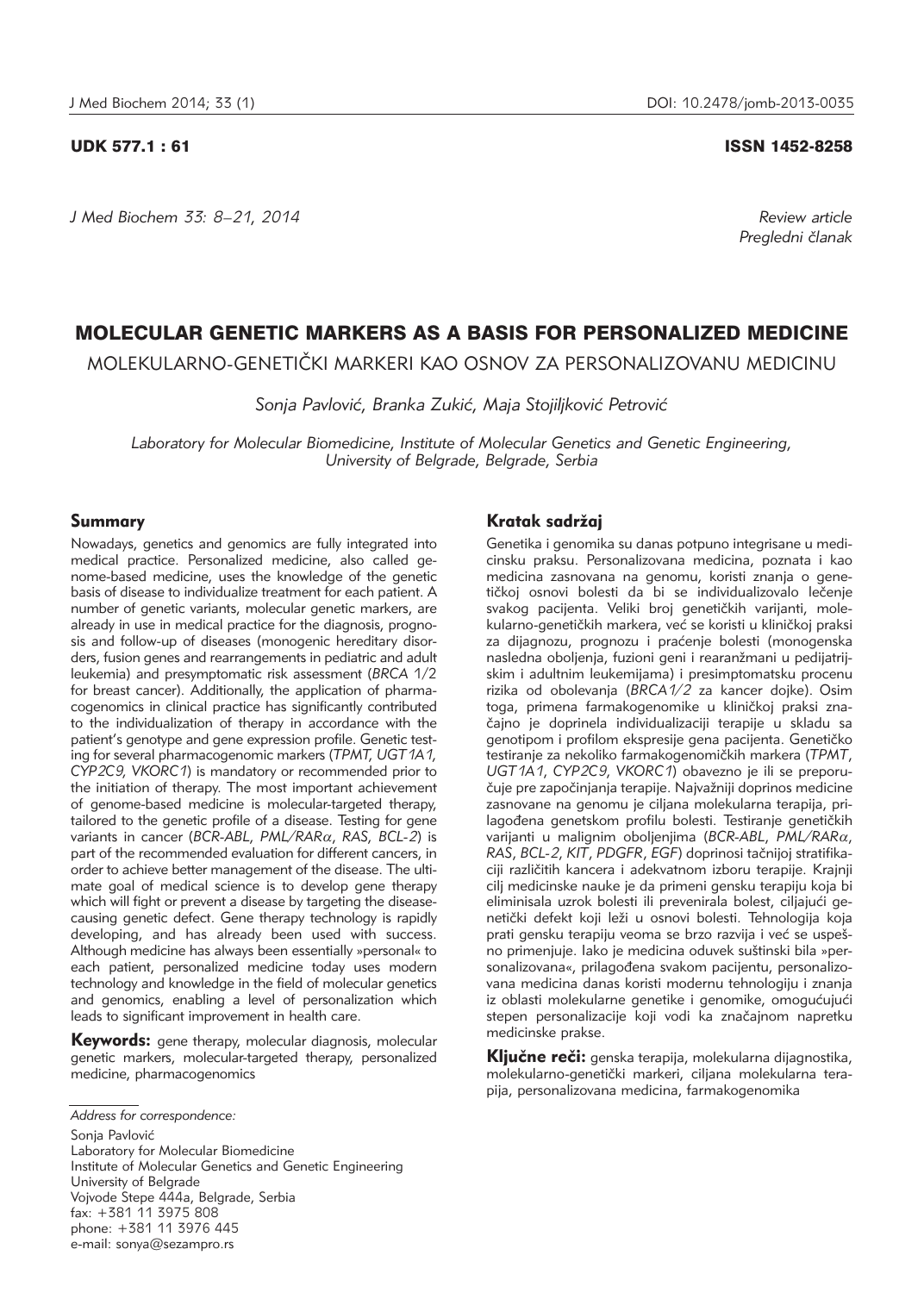#### Personalized medicine

Nowadays, it is thought that virtually all human diseases, except perhaps trauma, have a genetic component. Genetic information is stored in the DNA molecule. Certain portions of DNA are unique to each individual. Any two unrelated people are 99.9 percent identical at the genetic level, with 0.1% being different and making us all individuals (genetic variation). Genetic variation influences every aspect of human physiology, development, and adaptation. Consequently, understanding human genetic variation could play an important role in promoting health and combating disease.

Fascinating recent developments in molecular genetics, especially the improvement in modern technology for human genetic profiling, as well as growing knowledge regarding the genetic base of diseases, have led to the introduction of the principles of personalized medicine in clinical practice.

Personalized medicine principles aim to reach an individualized treatment for each patient. These principles, shared by medical genetics and genomics, include the use of genetic variants as markers for diagnosis, prognosis and prevention, as well as targets for treatment (1) (*Table I*).

Personalized medicine is frequently called genome-based medicine. It is »a form of medicine that uses information about a person's genes, proteins, and environment to prevent, diagnose, and treat disease« (2). It is defined as »any clinical practice model that emphasizes the systematic use of preventive, diagnostic and therapeutic interventions that use genome and family history information to improve health outcome« (3).

There has long been interest in personalizing medicine. Hippocrates individualized diagnosis and treatment, for example, by giving cold food to a »phlegmatic« person (4). Personalized genomics follows several decades of scientific discovery and clinical translation in human genetics. Genetic analyses have been used in medicine for years. Genetics examines individual genes and their effects as they relate to diseases. Single gene diseases include thalassemia, phenylketonuria and cystic fibrosis. However, even these monogenic hereditary disorders can be influenced by other, modifier genes.

Genomic and personalized medicine aim to tackle more complex diseases, such as cancer, heart disease and diabetes. It is now well-known that these diseases have a strong polygenic background. Therefore, they can be better understood using a whole- -genome approach.

High-throughput analysis of the whole genome (the complete set of DNA within a single cell of an organism), comprising the DNA sequencing analysis and functional genomic analysis (mainly concerned with the patterns of gene expression during various conditions), opened the door wide for personalized

medicine. The application of genomics in clinical practice is the best example of successful translational research, the research that aims to move »from bench to bedside« or from laboratory experiments through clinical trials to point-of-care patient applications.

#### Molecular genetic markers

Molecular genetic markers represent one of the most powerful tools for the analysis of genomes and enable the association of heritable traits with underlying genomic variation. Availability of a wide array of molecular genetic markers offers tools for quick de tection and characterization of genetic variation. Two forms of DNA sequence-based markers, single nucleotide polymorphisms (SNPs) and simple sequence repeats (SSRs), predominate in modern genetic analysis (5). The most studied molecular genetic markers, SNPs, are distributed over the whole genome. The number of SNPs is estimated to range from 0.5 to 1 SNP per 100 base pairs (bp). Besides SNPs, there are other important classes of genetic variants frequently used as molecular genetic markers, such as VNTRs (variable number of tandem repeats, a polymorphic sequence containing 20–50 copies of 6–100 bp repeats), STRs (short tandem repeats, also known as SSRs or microsatellites, a subclass of VNTR in which a repeat unit consists of only 2–7 nucleotides) and CNP (copy number polymorphisms, variation in the number of copies (CNV) of a DNA sequence in the >1 kb size range, which are common and widely distributed in the human genome) (6).

DNA sequence-based markers may affect levels and patterns of gene expression. The amount of transcript of each gene is treated as a phenotypic trait, since it reflects changes in protein function more reliably than DNA markers. Gene expression profiling represents a potent tool for exploring functional genetic variation using RNA molecular genetic markers (7).

The systematic study of protein structures, posttranslational modifications, protein profiles, protein–protein, protein–nucleic acid, and protein–small molecule interactions, and the spatial and temporal expression of proteins in eukaryotic cells, are crucial to understanding complex biological phenomena. Proteins are essential to the structure of living cells and their functions. However, the technology for protein profiling is still very expensive and time consuming. Therefore, protein-based molecular markers are not widely used yet (8).

# High-throughput methodology for genome-wide genetic and gene expression profiling

There are several approaches for the comprehensive analysis of the genetic profiles of a large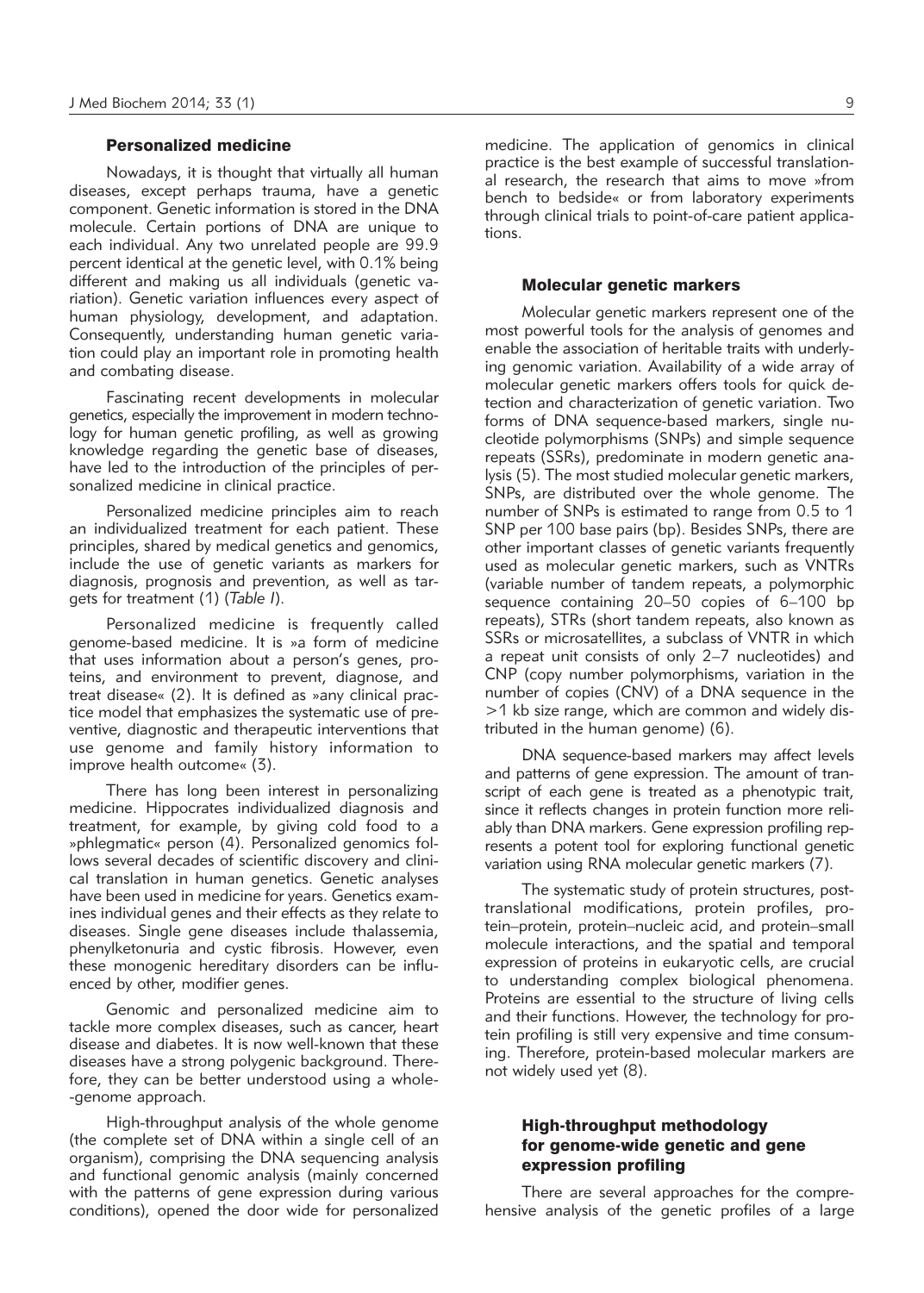| Gene/molecular genetic marker   | <b>Disease</b>                                       | Application                                       | Reference      |
|---------------------------------|------------------------------------------------------|---------------------------------------------------|----------------|
| <b>HBB</b>                      | thalassemia                                          | molecular diagnosis                               | 23, 26, 27     |
| PAH                             | phenylketonuria                                      | molecular diagnosis                               | 24, 28         |
| <b>CFTR</b>                     | cystic fibrosis                                      | molecular diagnosis                               | 25, 29         |
| A <sub>1</sub> AT               | alpha-1 antitrypsin deficiency                       | molecular diagnosis                               | 70             |
| <b>HLA</b>                      | celiac disease                                       | molecular diagnosis<br>preventive medicine        | 74             |
| $t(9;22)(q34;q11) - BCR/ABL$    | <b>ALL</b><br><b>CML</b>                             | risk stratification<br>molecular-targeted therapy | 37<br>83       |
| $t(4; 11)(q21; q23) - MLL/AF4$  | <b>ALL</b>                                           | risk stratification                               | 37             |
| t(12;21)(p13;q22) - TEL/AML1    | ALL                                                  | risk stratification                               | 37             |
| $t(1; 19)(q23; p13) - E2A/PBX1$ | ALL                                                  | risk stratification                               | 37             |
| BRCA 1/2                        | breast, ovarian, prostate<br>and pancreatic cancers  | preventive medicine<br>molecular-targeted therapy | 57, 58,<br>107 |
| <b>TPMT</b>                     | ALL, IBD, transplantation<br>medicine                | pharmacogenomics                                  | 47, 48         |
| UGT <sub>1A1</sub>              | Gilbert syndrome                                     | molecular diagnosis<br>pharmacogenomics           | 46             |
| VCORC1                          | thrombosis and<br>thromboembolism                    | pharmacogenomics                                  | 43, 44         |
| CYP2C9                          | thrombosis and<br>thromboembolism                    | pharmacogenomics                                  | 45             |
| $PML/RAR\alpha$                 | <b>APL</b>                                           | molecular-targeted therapy                        | 89-95          |
| RAS                             | various human<br>cancers                             | molecular-targeted therapy                        | 103            |
| $BCL-2$                         | AML                                                  | molecular-targeted therapy                        | 104-106        |
| KIT                             | sarcoma, glioma, melanoma,<br>liver and renal cancer | molecular-targeted<br>therapy                     | 107            |
| <b>PDGFR</b>                    | sarcoma, glioma, melanoma,<br>liver and renal cancer | molecular-targeted<br>therapy                     | 107            |
| <b>EGFR</b>                     | lung cancer, glioblastoma                            | molecular-targeted therapy                        | 107            |
| <b>BRAF</b>                     | melanoma                                             | molecular-targeted therapy                        | 107            |
| HER <sub>2</sub>                | breast cancer                                        | molecular-targeted therapy                        | 107            |
| <b>ADA</b>                      | SCID (ADA deficiency)                                | gene therapy                                      | 113-118        |
| <b>LPL</b>                      | LPL deficiency                                       | gene therapy                                      | 119-122        |

| Table I Major genes and associated molecular genetic markers applied in personalized medicine. |  |
|------------------------------------------------------------------------------------------------|--|
|------------------------------------------------------------------------------------------------|--|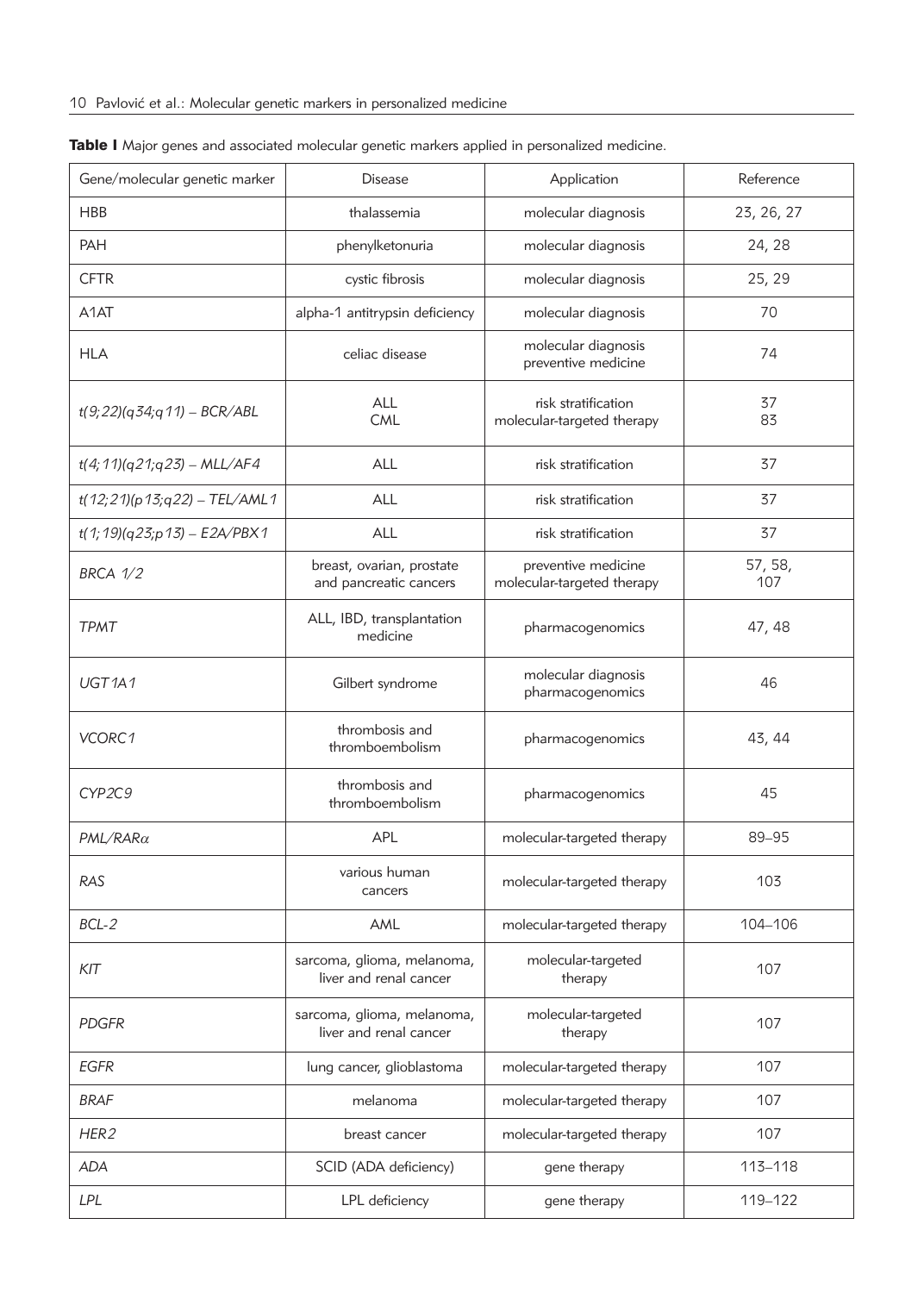number of people which have provided sufficient data on molecular genetic markers that may be used in the diagnosis, prognosis and treatment of certain diseases (9). The best known are platforms for DNA analyses (DNA microarrays, genotyping arrays, SNP arrays, Next-generation sequencing) and hybridization platforms for the analyses of gene expression, or the amount of transcribed messenger RNA (hybridization microarrays, expression profiling) (10). A special kind of studies, GWAS (genome-wide association study) analyses, have contributed to the implementation of personalized medicine in clinical practice, analyzing a large number of genetic markers in different individuals suffering from the same disease. GWAS analyses establish the relationship of molecular genetic markers with the pathological phenotype (11). Biomedical professionals are keen to understand the personal genetic profile of every person. Sequencing the complete genome is therefore imposing as the ultimate genetic test. It can be performed once in a lifetime, as early as possible, and the data can be used throughout life, with the aim to achieve better health and longer life using the principles of preventive and personalized medicine (12). It is important to note that for all these methods, bioinformatics data processing has a significant role.

Several international projects have contributed to the development and permanent improvement of methodology for a comprehensive analysis of genetic profiles. Biobanks, the repository of human genetic material, as the major outcome of these projects, provided a sufficient number of samples for comprehensive studies. The Human Genome Project was completed in 2003. Its main achievement is the information on the first sequence of the entire human genome. Results of this research allowed a better understanding of the structure, organization and variability of the human genome, and also became the basis for the study of normal and abnormal gene functioning (13). International HapMap Project has identified the most common genetic variants in the human populations, which are later used in designing genotyping platforms (14).

DNA microarrays, known also as DNA chips, are used for detection of a large number of SNPs in populations and differences between patients and healthy controls. Gene expression profiling platforms use the same technology, except the starting material that is analyzed is total RNA of an individual (10).

Comparative Genomic Hybridization (CGH), as a step ahead of cytogenetic analysis and standard FISH analysis, is a molecular-cytogenetic method that detects copy number variants, very common and very heterogeneous in human DNA (15).

The most accurate method, the so-called gold standard, for determining nucleotide changes in DNA is the sequencing analysis. The sequencing method »reads« the DNA nucleotide by nucleotide. Automatic sequencing, based on the Sanger method, was absolutely dominating in genetics (16), but the need for

accurate genetic information to be obtained quickly and cheaply was a catalyst for a fundamental shift in the sequencing technology. Nowadays, there are various platforms for new »next-generation sequencing« technologies that are based on different strategies and are able to produce very large amounts of data. Today, using this methodology, up to 500 000 different DNA samples can be sequenced in one step (17–19).

Sequencing of the complete genome provides 3000 times more information than the platforms for the analysis of DNA variants that exist today. It is a method that allows the analysis of all the genes and regulatory sequences in an individual (20, 21). Comparison of genomes analyzed in two groups (patients and healthy controls) would contribute to a true understanding of the genetic basis of certain diseases.

Sequencing of the complete genome does provide information on complete DNA in the genome of an individual. However, our knowledge is not sufficient to understand how to use this information in clinical practice and preventive medicine. Nowadays, many studies are devoted to the bioinformatics analysis of data obtained from genomic sequences and their possible applications in medicine. Sequencing of the entire genome of each newborn baby and monitoring its health until old age could give valuable information on the genotype–phenotype association for the future of medicine, personalized medicine.

Genome-wide association studies (GWAS) use modern methodology (next generation sequencing technologies, as well as expression profiling platforms) to examine the presence or absence of thousands or millions of genetic variants in the genomes of different individuals that have the same disease and compare it with genetic variants in the genomes of healthy individuals, with the aim to determine the associations of certain genetic variants with normal or pathologic conditions. DNA profiles from a group of healthy individuals are compared with DNA profiles from a group of patients carrying a certain disease. If a genetic variant is more frequent in the group of patients, then it could be an attribute of the disease and should be considered as a diagnostic, prognostic or targeted therapy marker  $(11)$ .

In January 2008, the National Institute of Health (NIH), USA, decided to combine all the available GWAS studies and to put up their results for public health care usage. Thousands of people were tested for over 200 diseases in 1200 GWAS studies till the end of 2011, and over 4000 genetic variants associated with different diseases were discovered (22).

# Molecular genetic markers and health care strategies

Study of the genetic basis of different diseases and the analysis of a number of human genome-wide profiles have led to the implementation of the principles of personalized medicine in clinical practice.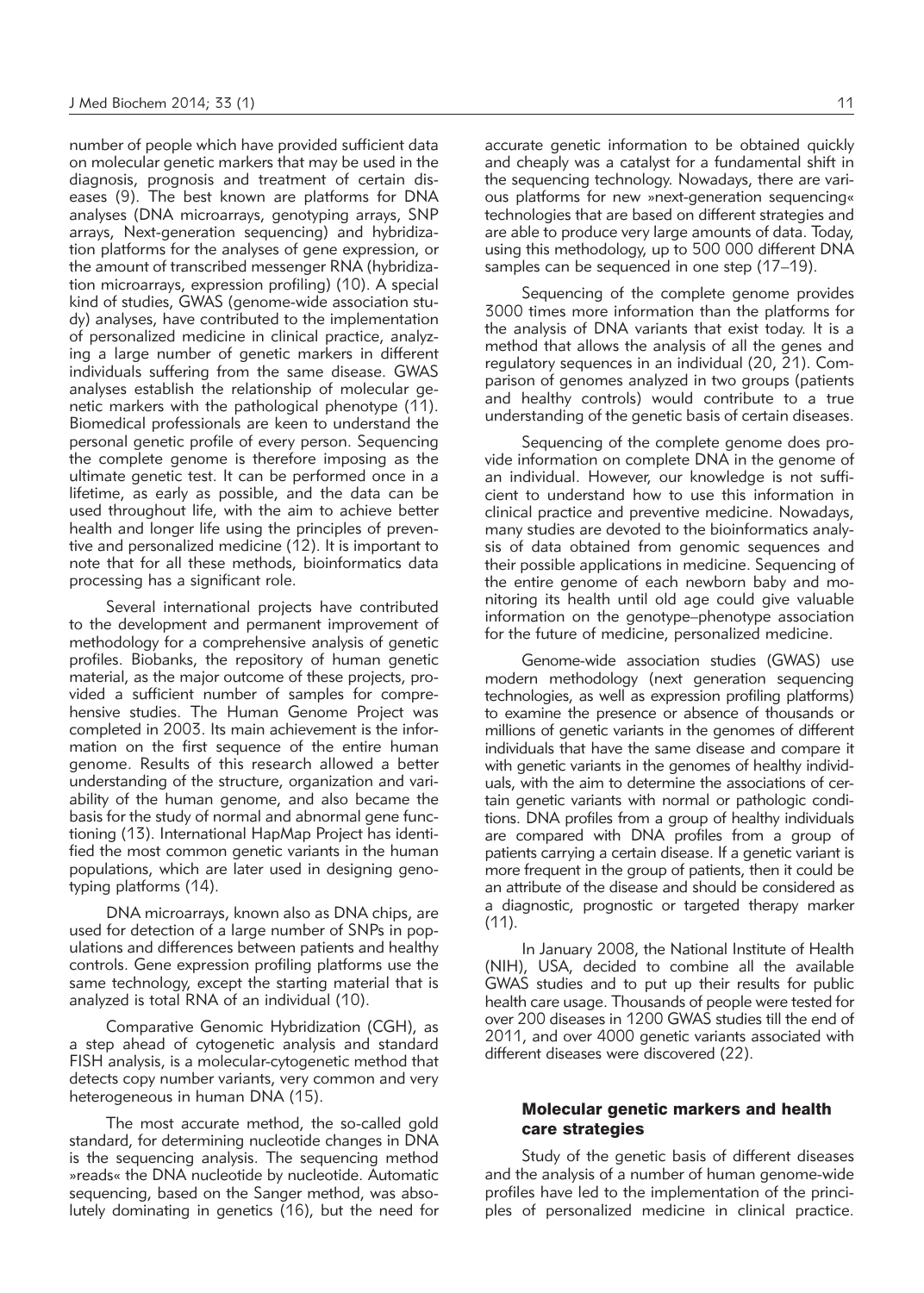

Figure 1 Molecular genetic markers and health care strategies.

Identification of disease related genes and disease causing genetic variants (molecular genetic markers) enables accurate diagnosis, prognosis and follow-up of the disease. It is also a basis for design of the strategies that minimize risk for developing the disease (preventive medicine) and establishment of the guidelines for using therapeutics according to a person's genotype (pharmacogenomics). The final achievement of the study of molecular genetic markers is the implementation of therapeutic approaches that »repair« the affected genes (gene therapy) and design of molecular therapeutics which target the biological mechanism that causes the disease (molecular targeted therapy).

There are several health care strategies based on the application of molecular genetic markers, such as: molecular diagnosis, prognosis and follow-up of the disease, predictive genetics, pharmacogenomics, molecular-targeted and gene therapy (*Figure 1*).

### Molecular genetic markers in diagnosis, prognosis and follow-up of disease

The association of molecular markers with human diseases has led to the identification of genes and genetic mutations responsible for many heritable diseases such as thalassemia, phenylketonuria, cystic fibrosis, etc. Thalassemias, the most frequent hereditary disorders in the world, are characterized by genetic defects in one or more globin genes which impair the synthesis of hemoglobin's polypeptide chains (23). Phenylketonuria is a metabolic disease inherited in an autosomal recessive fashion. PKU is caused by mutations in the human phenylalanine hydroxylase gene which affect the structure and/or function of the phenylalanine hydroxylase enzyme, thus decreasing catabolism of L-phenylalanine (24). Cystic fibrosis is an autosomal recessive genetic disorder caused by a mutation in the gene for the protein cystic fibrosis transmembrane conductance regulator (CFTR). It represents the most common genetic disorder among Caucasians (25).

The characterization of the most common mutations causing hereditary disorders has created the basis for screening, counseling and first trimester prenatal diagnosis.

Also, better definition of the genetic basis of the most common genetic disorders in the Serbian at risk population has improved the strategy for screening prospective parents and making prenatal diagnosis. Data on molecular genetic markers of the most common genetic disorders are the result of an over 20 year systematic survey in Serbia (26–29).

Molecular genetic markers have been proven to be crucial in the diagnosis of single gene disorders. However, genetic profiles nowadays have diagnostic, prognostic and therapeutic applications in several fields, especially cancer care. One of the most prominent examples for the role of genetic profiling in oncology is the detection of fusion genes and rearrangements in pediatric leukemia (30).

Acute lymphoblastic leukemia (ALL) is one of the most common malignancies in childhood and adolescence, with a successful treatment rate of 80 percent (31, 32). The treatment options were continuously improving during the past few decades, but still 10–15% of the patients develop relapse of the disease (33). Emerging new therapy concepts are focused on individualization of the therapy, that can be achieved through precise risk stratification based on the patients' specific genetic aberrations (34), detection of early treatment response and detection of minimal residual disease (MRD) (35, 36).

Genetic alterations that are the most important in ALL risk stratification, and the MRD follow-up, are translocations t(9;22)(q34;q11) – *BCR/ABL*, t(4;11) (q21;q23) – *MLL/AF4*, t(12;21)(p13;q22) – *TEL/ AML1* and t(1;19)(q23;p13) – *E2A/PBX1* (37).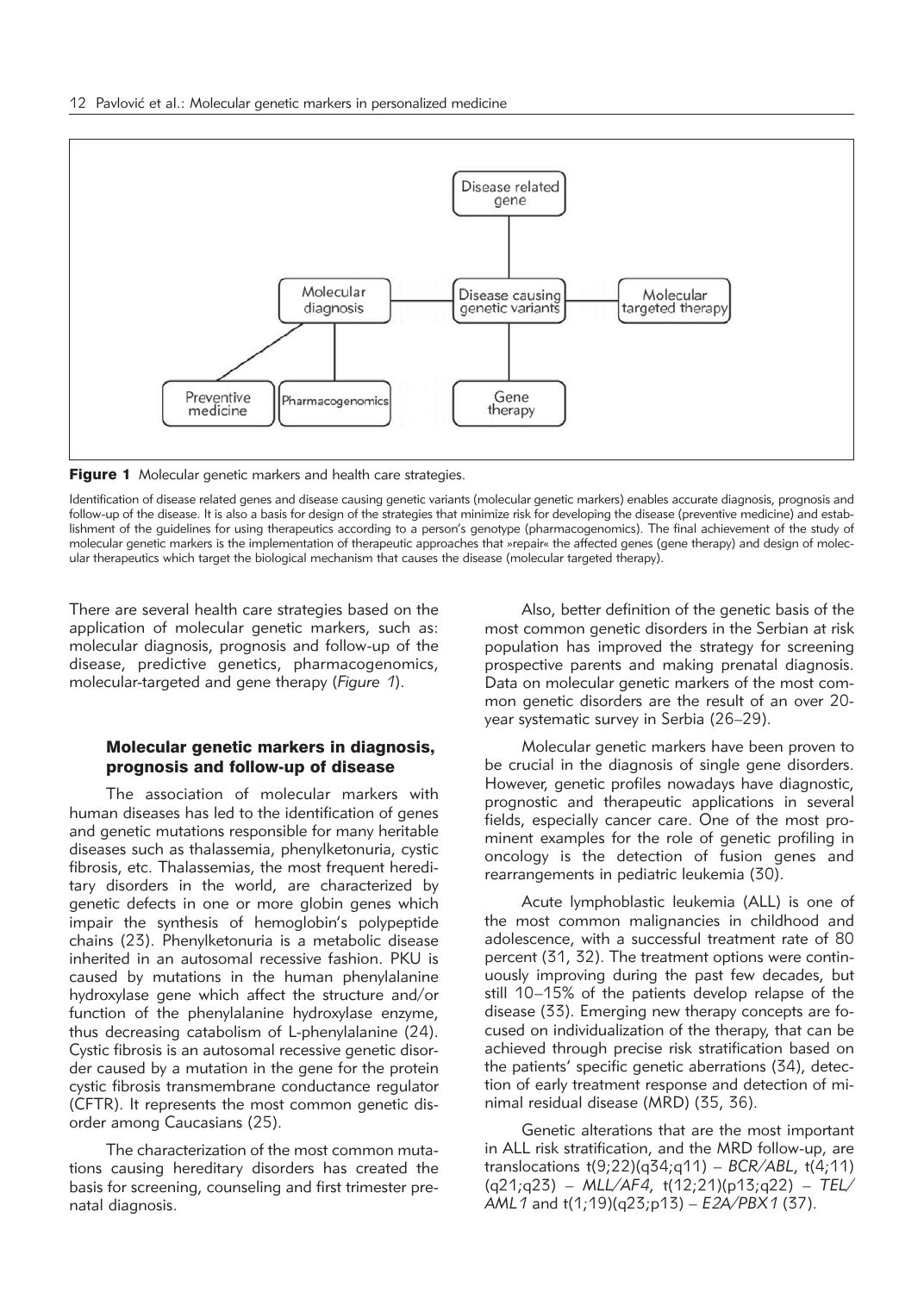Minimal residual disease (MRD) studies of these translocations allow sensitive detection of leukemic cells undetectable by normal cytomorphologic examination, thereby providing accurate information about the *in vivo* efficacy of cytotoxic treatment (38).

#### Pharmacogenetics and Pharmacogenomics

Pharmacogenomics is referred to as the study of variation in the DNA sequence and gene expression as related to drug efficacy and toxicity. It is a base for the implementation of personalized medicine, a young but rapidly advancing field of health care. The goal of pharmacogenomics is to identify genomic and clinical information in order to predict the response to treatment of a person. Pharmacogenomic research is being developed in two main directions: identification of specific genes and gene products correlated with different diseases, which could represent the target for new therapeutics, and identification of genes and gene allelic variants that might influence the response to a drug that has already been used in therapy  $(39)$ .

Pharmacogenomics completely changes the old -fashioned therapeutic paradigm of »one dose fits all patients« and »trial-and-error« prescription, to a no vel, personalized concept of »matching the right therapeutic and the right dose to the specific genetic signature of the patient«.

Due to the rapid development of technology, pharmacogenetics became more and more applied to the whole genome and grew into pharmacogenomics. Pharmacogenomic testing is provided through medical and research institutions that developed it in order to make the treatment of patients more efficient, and also by direct-to-consumer companies, mostly accessible through the Internet (40). Many pharmacogenomic tests are routinely used in clinical practice worldwide. Before administering certain medications to a patient, it is mandatory to perform some pharmacogenomic analyses. For some medications pharmacogenomic testing is just recommended, but for the majority of drugs, the testing used today is only informative (41). Introducing routine pharmacogenomic testing into clinical practice enables patients to get an adequate therapy (correct medications and correct drug dose) in accordance with their genotype (42). This approach reduces duration of treatment, saves the health care system a lot of money for unnecessary medications and provides minimal complications and adverse reactions to the drug. Detection of polymorphisms in certain genes involved in the metabolism of a particular drug defines the metabolic status of a person. This is a criterion for the adequacy of a particular drug and also for a drug dose. However, some other factors, including copy number of the gene, presence or absence of secondary or tertiary modifiers, interactions of different drugs and some environmental factors, can also influence the metabolic category of a person. Basic research gives us ever more information that makes the pharmacogenomic testing more accurate. The most clinically relevant pharmacogenomic markers are found in genes for *VKORC* (vitamin K epoxide reductase) (43, 44) and *CYP2C9* (member of the cytochrome P450 family) (45) and they have to be tested before administering anticoagulant therapy (coumarin derivatives and warfarin). Additionally, prior to application of irinotecan therapy, used for colorectal and pulmonary cancer treatment, pharmacogenomic markers in the *UGT1A1* (uridine diphosphate glucuronosyltransferase 1 family, polypeptide A1) gene need to be analyzed (46). Variants in the *TPMT* gene (thiopurine S-methyltransferase) are tested in order to adjust immunosuppressive therapy (6 mercaptopurine, azathioprine and thioguanine), used in the treatment of acute leukemia, inflammatory and autoimmune diseases and in transplantation medicine (47, 48).

Recently, the research in the field of population pharmacogenomics has shown that the study of pharmacogenomic markers in a population and in a certain ethnic community is of great importance (49). The international PGENI project (Pharmacogenetic for Every Nation Initiative) coordinated by the University of North Carolina, USA, has a goal to help the incorporation of genomic risk data into medication decisionmaking in every country (50). PGENI's model is to look at the genetic incidences of causative risk or drug-efficacy markers in a given population and then to try to individualize the health policy, rather than to introduce treatment individualization for each person. PGENI's bioinformatics tool compares the SNPs (pharmacogenomic markers) found in a particular population with the World Health Organization's »clinical decision trees«, to come up with a prioritized list of medications that should be chosen for the treatment of each disease or trait. Classification of populationspecific pharmacogenomic marker frequency profiles could lead to country-specific recommendations for drug efficacy and safety. Serbia is an active member of the PGENI project. Our preliminary data showed that, due to high frequency of the *UGT1A1* and *CYP2C9* pharmacogenomic markers in the Serbian population, routine testing of these markers for every patient should be performed before administering irinotecan and warfarin drugs.

Easily accessible Internet databases on pharmacogenomics, designed by authoritative agencies, have an important role in building up awareness of the significance of pharmacogenomic testing in both the scientific community and general population. Pharmacogenomics Knowledge Base (PharmGKB) is a freely accessible web database that collects, curates and disseminates knowledge about the impact of human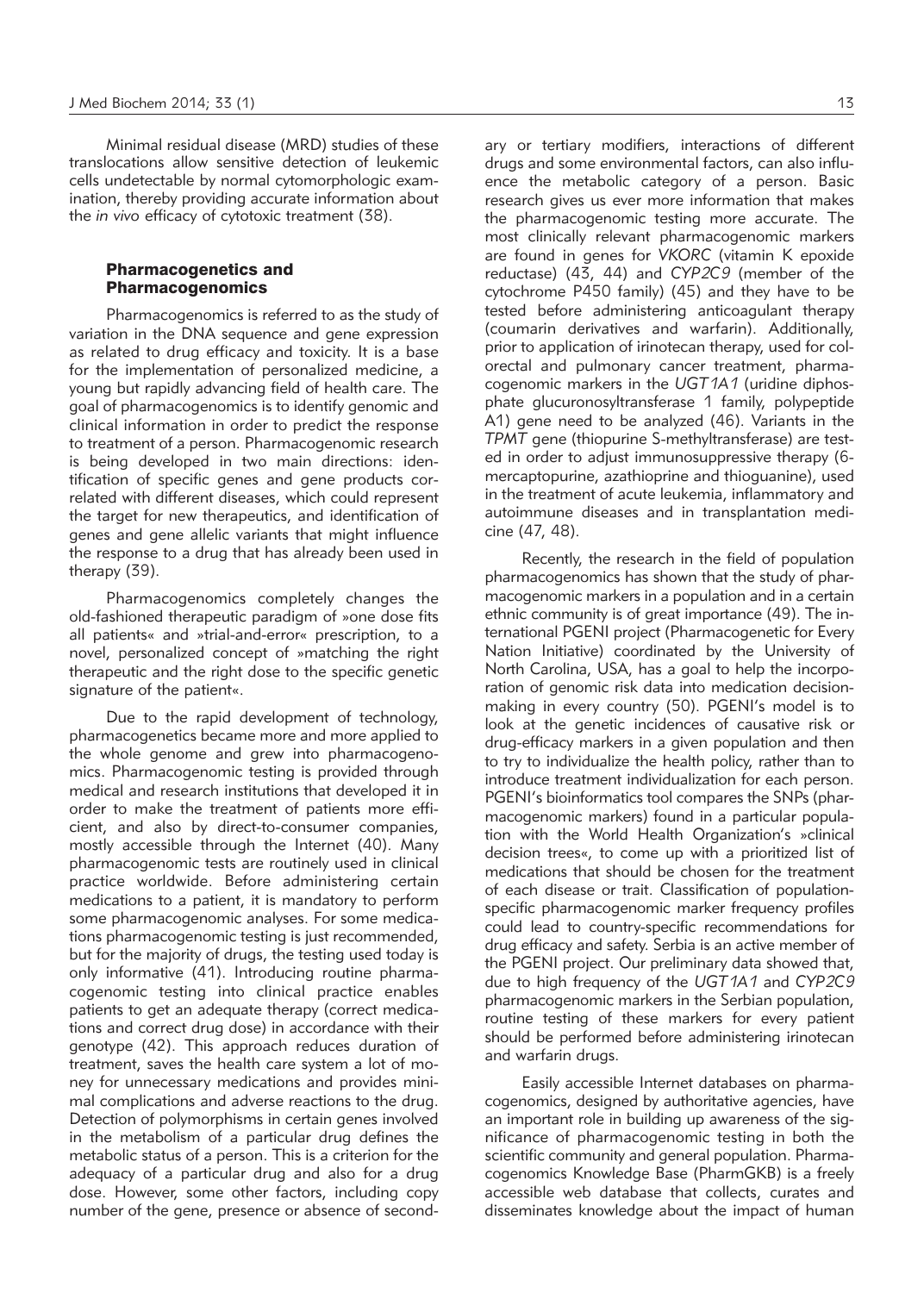genetic variation on drug responses (51). American Food and Drug Administration (FDA) (52), European Medicines Agency (EMA) (53) and Pharmaceutical and Medical Devices Agency (PMDA) (54) from Japan are the most relevant world agencies that work on the improvement of public health and safety by reviewing and evaluating clinical information on medications and medical devices, including dosing guidelines and drug labels, potentially clinically actionable gene–drug associations and genotype–phenotype correlations. Pharmacogenomic testing before administering drugs became validated and approved by those agencies, based on clinical studies. The international HapMap Project is focused on the identification and catalogization of genetic similarities and differences in the human population, thus enabling biomedical researchers from all over the world to find the genes involved in diseases and responses to therapeutic drugs (14).

The rapid development and application of »nextgeneration sequencing« technology have opened the possibility of successful application of pharmacogenomic testing in order to individualize therapy. The ultimate genetic test at a reasonable price, complete human genome sequencing, could change the future of pharmacogenomic testing. Before routine application of this modern technology, it is necessary to intensify basic research and find answers about the influence of genetic variants on phenotype in order to develop appropriate bioinformatics tools. At that point, pharmacogenomic testing will get true clinical significance and personalized medicine will really find the path to each patient.

# From predictive genetics to preventive medicine

Predictive genetic testing represents the genetic analysis of a healthy individual in order to predict risk for developing a certain disease before the appearance of early symptoms (presymptomatic risk assessment). The aim of predictive genetics is to define predictive genetic risks factors and determinants of health and disease, based on comprehensive epidemiological studies. Predictive genetic risk markers can be used separately or in combination with other markers in algorithms.

Predictive genetic testing can be very important for people that have any cancer history in the family (5–10% of familial adenomatous polyposis, hereditary nonpolipose colon cancer, breast cancer and ovarian cancer) (55–57). If family cancer history suggests an increased risk of developing a certain disease, performing genetic testing could be particularly important for the denial of risk. As an illustration, for particular variants of the *BRCA1* and *BRCA2* genes, it has been demonstrated that they are associated with increased risk of breast and ovarian cancers. Variants of *BRCA1* gene account for 5 percent of all breast cancers and

about 50% of all inherited breast cancers. Variants of *BRCA2* gene account for about 30–40% of all inherited breast cancers. Furthermore, these genetic variants contribute to the risk of developing breast or prostate cancer in men. If a woman has a history of breast cancer in her family, preventive genetic testing could reveal her possible carrier status and risk could be assessed. In the case of positive testing results for risk contributing genetic variants, preventive measures could be carried out with the aim to »catch« the disease in the very beginning and to achieve better quality of life (57, 58).

A large number of predictive tests reveal the risk, but do not provide information that the disease will really develop, when it will happen and how severe the symptoms will be. Such tests are used for Crohn's disease (59, 60), cardiovascular disease (61), hypertension (62, 63), rheumatoid arthritis (64), ulcerative colitis (65, 66), venous thromboembolism (67). The positive side of knowing the genetic risks of various diseases and conditions is the awareness of the patient and the physician that preventive measures and diagnostic examinations should be performed on time. The most useful are predictive genetic tests accompanied by efficient diagnostic methods to determine the symptoms and the effectiveness of therapy.

Genetic tests for the diagnosis of hereditary diseases, such as alpha and beta thalassemia (23, 26), cystic fibrosis (25, 68), phenylketonuria (24), Gaucher's disease (69), alpha-1 antitrypsin deficiency (70), hemochromatosis (71), tyrosinemia (72), mucopolysaccharidosis (73) etc. should be performed after the first symptoms of the disease. Genetic tests have a predictive value in the patient's family members. The advantage of using such tests is that, if a person knows that they carry genetic risk at the time of planning the offspring, he/she may turn to genetic counseling for help. Because the sequencing of the human genome in the future will become a financially feasible option, it is possible that the complete genome sequence would be determined for the child at birth, instead of neonatal screening tests. Then, genetic tests that identify genetic disease will become truly predictive genetic tests. This approach would also be of great importance for the diagnosis of rare diseases, which are nowadays characterized by time-consuming diagnostic analyses.

Predictive tests are not only performed when searching for the risk of developing a serious disease. Predictive genetic tests can indicate that a person needs to modify the diet, to avoid the harmful effects of nutrients, for example gluten (for celiac disease) (74), lactose (for adult hypolactasia) (75), caffeine (for hypersensitivity) (76, 77) or fat (for obesity) (78–82). Nutrigenomics, based on the individual's genetic background, provides the ability to correct a congenital metabolic imbalance with proper diet or certain food supplements.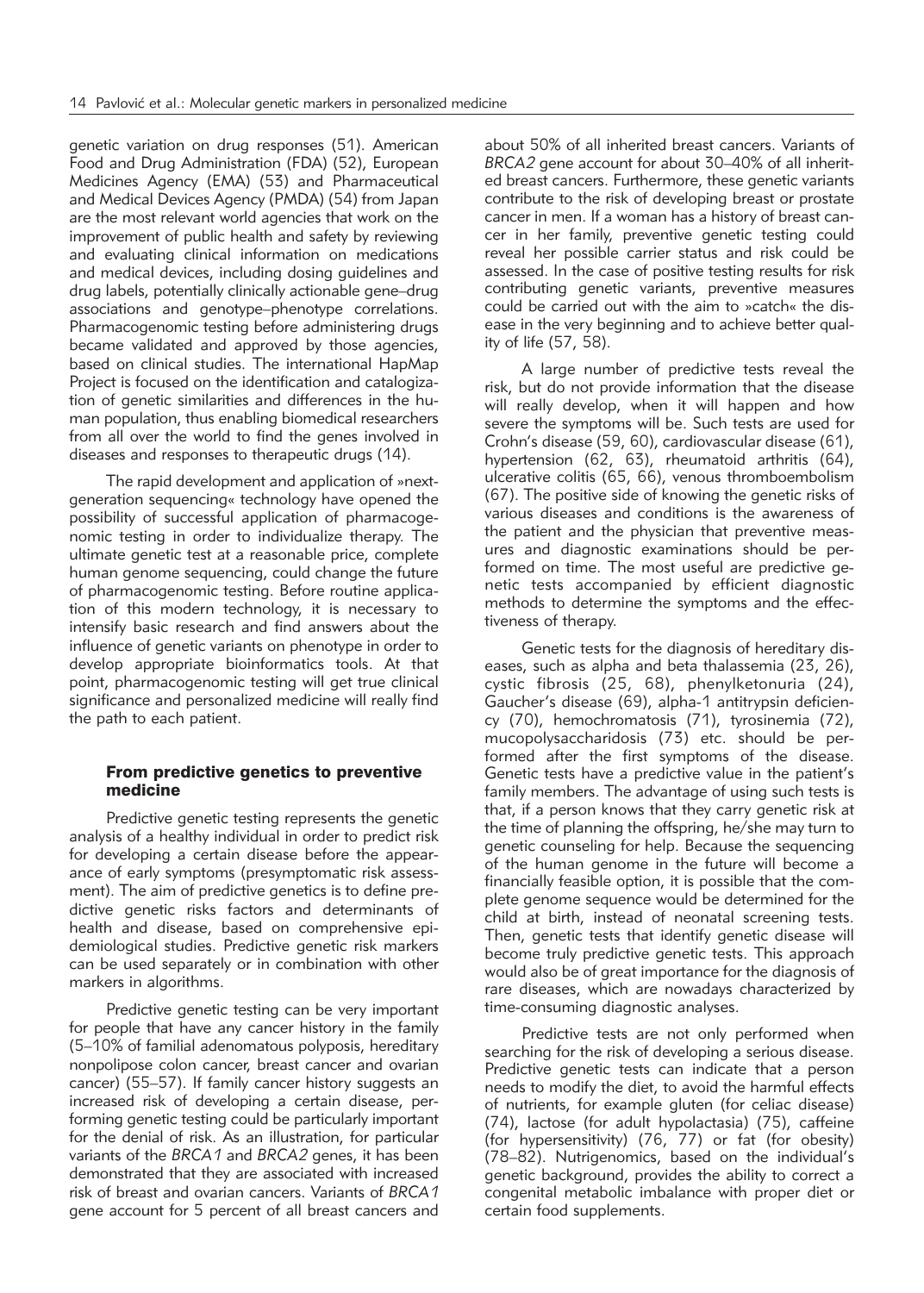#### Molecular genetic markers as therapeutic targets

Knowledge of the molecular structure of disease related genes is also changing the way researchers approach developing new drugs.

The best known molecular-targeted therapy is imatinib mesylate, a tyrosine-kinase inhibitor used in the treatment of Philadelphia chromosome-positive (Ph+) chronic myelogenous leukemia (CML) (83). The exact chromosomal defect in Philadelphia chromosome is a reciprocal translocation between chromosomes 9 and 22, designated as t(9;22). As a result of the translocation, the oncogenic *BCR-ABL* gene fusion is formed, producing a constitutive active tyrosine kinase enzyme, which phosphorylates subsequent proteins and initiates the signaling cascade necessary for cancer development. Imatinib mesylate works by preventing BCR-ABL enzyme from permanent activation of the »downstream« proteins, thus inhibiting the growth of cancer cells and leading to their death by apoptosis (83). The BCR-ABL tyrosine kinase enzyme exists only in cancer cells. Therefore, only cancer cells are killed through the drug's action (84, 85). Imatinib mesylate, an authentic molecular-targeted therapy, was not as efficient as it was expected. Analysis of the BCR-ABL enzyme active site of imatinib mesylate resistant CML patients revealed genetic-based changes which prevent binding of the drug. Consequently, new tyrosine-kinase inhibitors were designed to target these molecular defects (86). A brand new approach in the treatment of CML is based on RNA interference. Small interfering RNAs have been designed to inhibit *BCR-ABL* gene expression (87).

During the last decade, research in the field of molecular genetics has made substantial advances in understanding the molecular basis of acute myeloid leukemia (AML). A great number of specific genetic alterations in AML have been identified and characterized. These molecular genetic markers represent a target for the development of new therapeutic agents specifically directed toward leukemic cells (88).

Acute promyelocytic leukemia (APL) is the first AML subtype which is treated with an agent targeted to a molecular genetic aberration. More than 98% of APL cases are characterized by the presence of PML/RAR $\alpha$ fusion protein which blocks the differentiation of leukemia cells in the promyelocytic stage*. PML/RAR*a fusion gene was the target for the design of a specific therapeutic agent – all-trans retinoic acid (ATRA).

ATRA leads to a conformational change of the multifunctional complex which includes PML-RAR $\alpha$ , leading to normal regulation of  $RAR\alpha$ -responsive genes and the induction of the terminal differentiation of APL cells (89). ATRA is commonly used in the treatment of newly diagnosed APL patients. Introduction of ATRA in therapeutic protocols for APL resulted in high clinical remission rates of APL patients (90-92). However, some patients in time become resistant to ATRA. A new therapeutic agent, arsenic trioxide (ATO), emerged as an option for overcoming ATRA resistance (93, 94). ATO induces differentiation of APL cells, as well as their apoptosis, thus eliminating the effects of *PML-RAR*a genetic defect (95). Therapeutic approach based on ATRA and ATO used for the treatment of APL is the most successful example of differentiation therapy. It represents a prototype for the development of similar therapeutic agents for treatment of other hematological malignancies and cancers.

Another approach of molecular-targeted therapy in AML is based on the principle that the block in the differentiation process of cells can be reversed by abrogation of the epigenetic silencing (96, 97). This is a universal approach used in development of potential drugs for treatment of many diseases, including cancer. The two most common mechanisms of epigenetic silencing, altering the regulation of transcription, have led to the development of clinically applicable drugs. The first mechanism of epigenetic silencing is aberrant DNA methylation. Cytidine analogs such as 5-aza-cytidine or 5-aza-2-deoxycytidine integrate into DNA as alternative nucleotides and trap DNA methyltransferases, causing the formation of demethylated DNA (98). Due to this mechanism, hypermethylation of DNA in malignant cells is reversed (99), generally leading to the induction of differentiation and the inhibition of proliferation of the malignant cells (100). These drugs could replace cytotoxic chemotherapy in the near future (101). The second mechanism of epigenetic silencing, used as a target for molecular therapeutics, is the modification of histones. Deacetylation of histones results in their stronger binding to DNA and eventually to transcriptional repression. Newly developed histonedeacetylase (HDAC) inhibitors work as modulators of transcriptional repression of tumor suppressors or factors responsible for normal differentiation and cell growth (102).

Farnesyltransferase inhibitors (FTIs) are smallmolecule inhibitors that selectively inhibit farnesylation of a number of intracellular substrate proteins such as RAS. *RAS* is the most common oncogene in human cancer. Mutations that permanently activate the RAS protein are found in 20–25% of all human tumors and up to 90% in certain types of cancer (e.g. pancreatic cancer) (103). For this reason, RAS inhibitors are studied as a potential therapy for the treatment of malignancies and other diseases with *RAS* overexpression.

Another molecular target, successfully used in the design of molecular therapy, is apoptosis. Overexpression of the Bcl-2, an antiapoptotic protein, was observed in hematological malignancies. Cells that have less Bcl-2 are not only more susceptible to apoptosis, but also more sensitive to chemotherapy (104).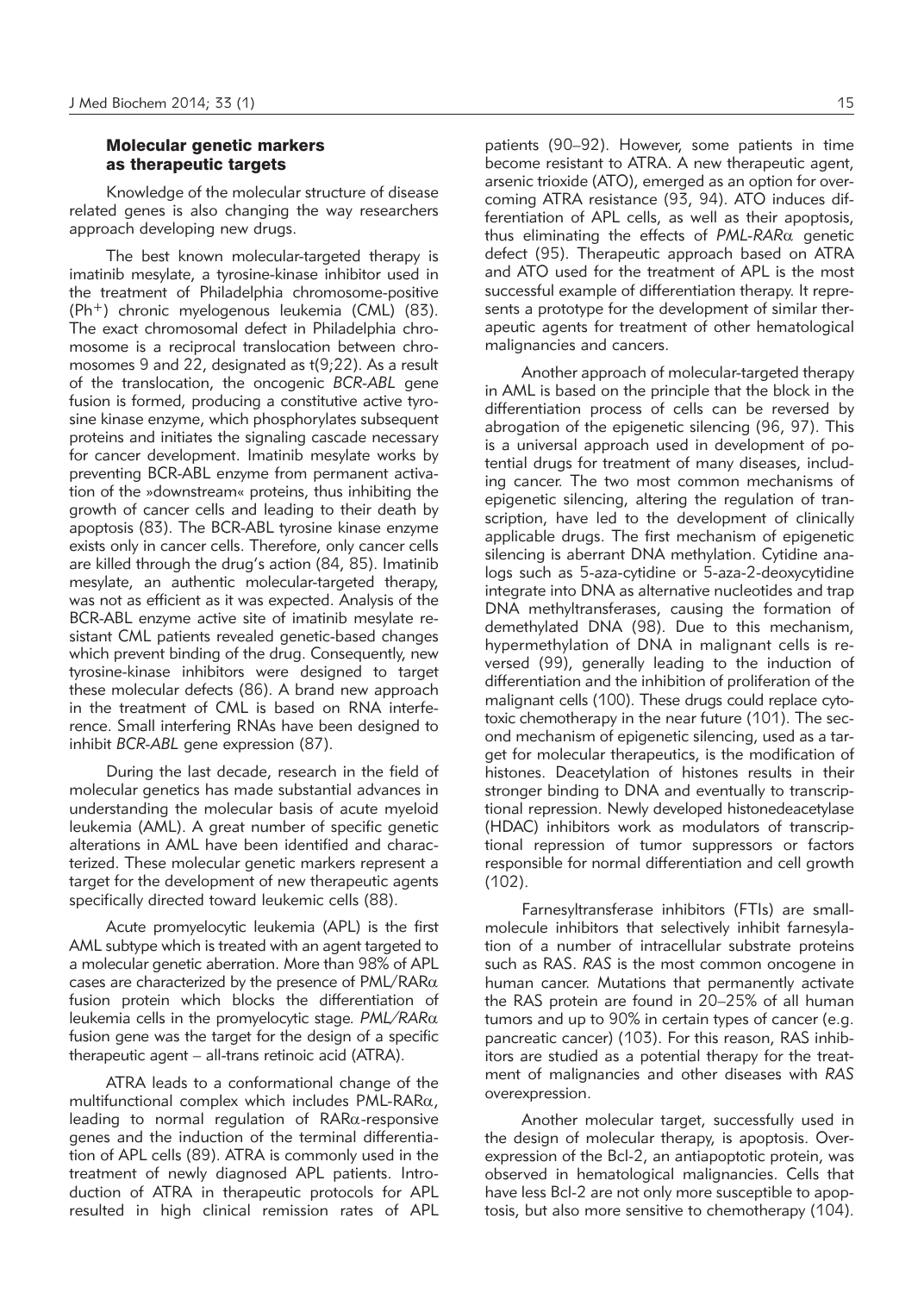Antisense oligonucleotides block target mRNA specifically. An antisense oligonucleotide-based therapy inhibits Bcl-2 overexpression, promotes apoptosis and diminishes drug resistance in patients with AML (105, 106).

A number of therapies based on targeting gene variants responsible for malignant transformation have been used: genetic variants of *EGFR* gene in lung cancer and glioblastoma are treated with cetuximab, gefitinib, etc., *KIT* and *PDGFR* gene variants in sarcoma, glioma, melanoma, liver and renal cancer are treated with imatinib, nilotinib etc., *BRAF* gene variants in melanoma are treated with RAF inhibitors, *BRCA* gene variants in breast, ovarian, prostate and pancreatic cancers are treated with PARP inhibitors, *HER2*-positive breast cancer is treated with Herceptin (107).

Up until recently, revolutionary discoveries in the field of molecular genetics had to wait for years to be applied in medical practice. Today, each novel molecular mechanism is applied immediately after its identification. Therefore, new emerging molecular-targeted therapy is constantly being introduced into clinical practice.

# Gene therapy

Disease related genes and disease causing genetic variants can be treated by introducing genetic material into a cell to fight or prevent disease. The idea of gene therapy, the way to repair defective genes, was born thirty years ago and is still considered controversial in some scientific communities (108, 109). However, research on gene therapy has been conducted for a number of diseases, especially monogenic diseases (thalassemia, cystic fibrosis, hemophilia) and cancer, through various approaches (110).

Genetic material can be delivered to a cell using a »vector«. The most commonly used vectors in gene therapy are viruses, since they are natural deliverers of genetic material (their own) into a human cell. Viral genome is altered in a manner to make a virus safe and non-infective, and to carry a therapeutic gene (111, 112). A therapeutic gene is not only a »healthy« copy of the gene which replaces a mutated gene, but also a genetic material which inactivates a mutated gene that functions improperly or any other genetic material that can fight a disease, when introduced in a cell or incorporated in a human genome. Virtually all cells and tissues are potential targets for gene therapy. However, all gene therapy protocols in humans are directed to somatic cells which are non-reproductive. Somatic cell therapy affects only the targeted cells in the patient, and is not passed on to future generations. Germline gene therapy remains controversial and prohibited in most of the countries.

Somatic gene therapy is divided in three categories: *ex vivo*, *in vivo* and *in situ*. In *ex vivo* gene therapy, patient's cells are removed from the body and then grown and genetically modified outside the body. After insertion of the therapeutic gene into the patient's cells, they are returned to the patient. Interior, *in vivo*, gene therapy means that genetic manipulation and the transfer of the therapeutic gene to cell is performed inside the patient's body, while *in situ* gene therapy means that the therapeutic gene is delivered directly to the tissue that has to be treated in order to restore the missing function (113).

In the early 1990s, gene therapy was successful in combating SCID (Severe Combined Immunodeficiency, also called ADA deficiency or »bubble baby disease«) for the first time. Ex vivo approach was applied. Retroviral vectors were used to introduce the normal allele of the adenosine deaminase (*ADA*) gene into the cells of a 4-year-old girl, born with ADA deficiency. In this disease, an abnormal variant of the *ADA* gene fails to make ADA, a protein indispensable for the correct function of T-lymphocytes. The girl, and many more after her suffering from SCID, was cured and had a normal life, although she had to repeat the gene therapy protocol every few months. From 1993, SCID immunodeficiency was considered 100% cured by gene therapy (113, 114). However, in 2002, two cases of T-cell ALL were newly diagnosed after retrovirus-mediated gene therapy of SCID immunodeficiency. It was confirmed that the therapeutic gene was integrated in the regulatory region of *LMO2* oncogene, most probably causing the malignant phenotype (115, 116). Moreover, an 18-year-old high-school graduate died after adenovirus-mediated gene therapy of ornithine transcarbamylase. Both incidents were the result of well-known weaknesses of the gene therapy of today, the use of viral vectors for the delivery of the therapeutic gene in the patient's cell (the position of viral integration in the human genome is hard to control and production of noninfective viral particles is not yet efficient enough) (117, 118).

Gene therapy had its best and worst times. However, researchers continue to improve gene therapy and develop new approaches. Today, there are more than a thousand on-going clinical trials for gene therapy. Finally, in November 2012, the first gene therapy received marketing authorization from the European Commission, for patients with lipoprotein lipase (LPL) deficiency (119). The gene therapy product, alipogene tiparvovec, is based on an adeno-associated virus vector and the replacement of the gene responsible for LPL expression, which is defective in patients with LPL deficiency (120). These patients have an extremely high level of serum triglycerides causing recurrent and life threatening pancreatitis (121). Definitely, the first commercially-approved gene therapy product in the West represents an outstanding medical achievement.

»Gene therapy, like every other major new technology, takes time to develop. It will succeed with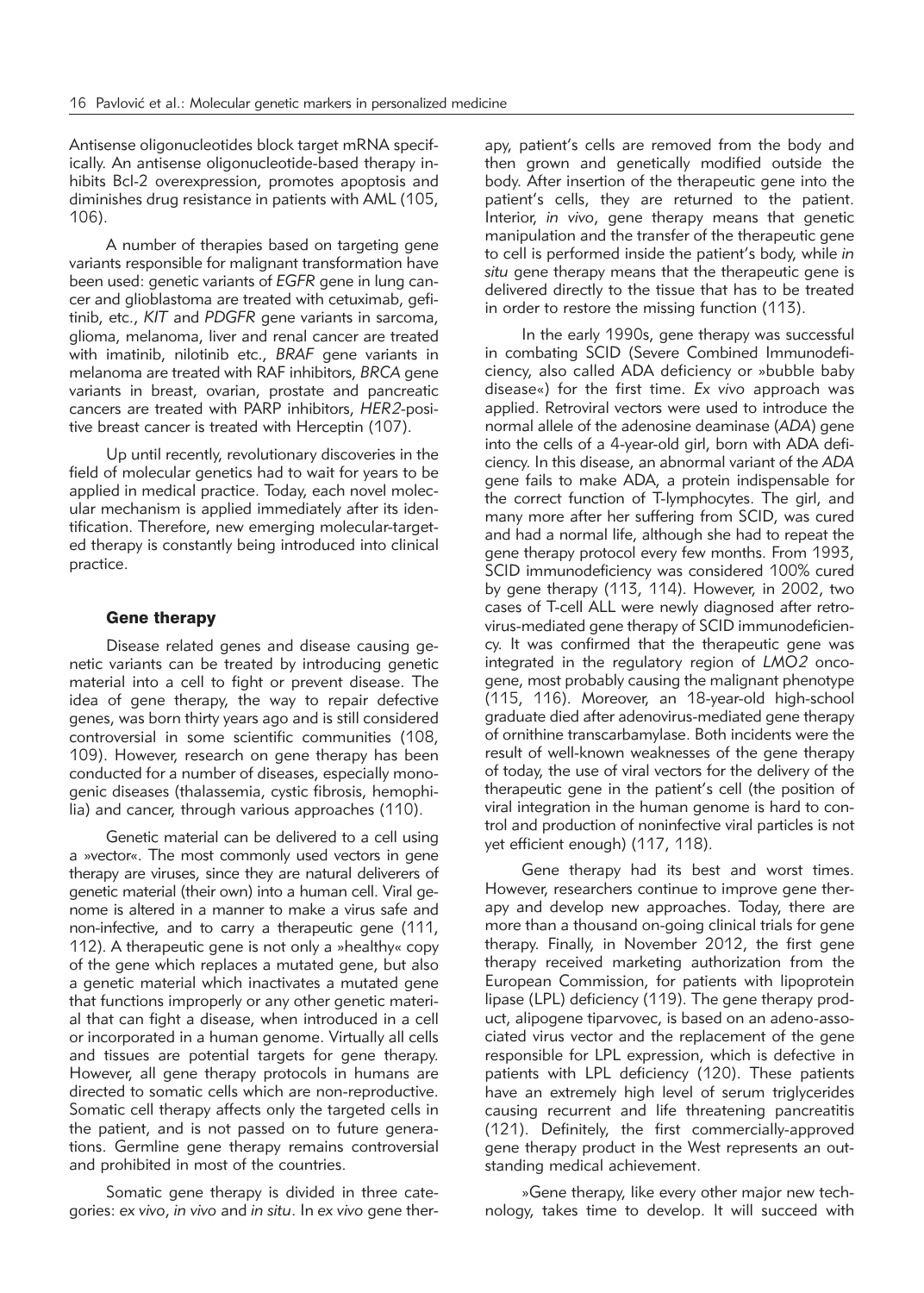time. And it is important that it does succeed, because no other area of medicine holds as much promise for providing cures for the many devastating diseases that now ravage humankind« (122).

#### Conclusion

The future of medicine, without a doubt, lies in the realization of the idea of personalized medicine. The final achievement of the Human Genome Project was the creation of a catalogue of human genes. Molecular biologists of today are facing an ambitious goal of understanding the function of all genes, associating DNA content with individual phenotype as well as medically relevant features. Gene expression profil-

#### **References**

- 1. Offit K. Personalized medicine: new genomics, old lessons. Hum Genet 2011; 130: 3–14.
- 2. National Cancer Institute, USNIH (2011). http://www. cancer.gov/dictionary/?CdrID=561717. (Accessed 27 Jan 2011)
- 3. H.R. 5440 (2010) Genomics and personalized medicine act of 2010. http://www.opencongress.org/bill/ 111-h5440/text. Accessed 27 Jan 2011
- 4. Steele FR. Personalized medicine: something old, something new. Pers Med 2009; 6: 1–5.
- 5. Gužvić M. The history of DNA sequencing. J Med Biochem 2013; 32: 301–12.
- 6. Pavlović S. TPMT gene polymorphisms: on the doorstep of personalized medicine. Indian J Med Res 2009; 129(5): 478–80.
- 7. Pavlović S, Zukić B, Stojiljković M. Personalizovana medicina. In: Antonić S and Popović A, editors. Matične ćelije i genetika u službi čovečanstva. Beograd: Univerzitetska biblioteka Svetozar Marković, 2013: 8–26.
- 8. Lueking A, Possling A, Huber O, Beveridge A, Horn M, Eickhoff H, Schuchardt J, et al. A nonredundant human protein chip for antibody screening and serum profiling. Mol Cell Proteomics 2003; 2: 1342–9.
- 9. Soon WW, Hariharan M, Snyder MP. High-throughput sequencing for biology and medicine. Mol Syst Biol 2013; 9: 640.
- 10. Gorreta F, Carbone W, Barzaghi D. Genomic profiling: cDNA arrays and oligoarrays. Methods Mol Biol 2012; 823: 89–105.
- 11. Bush WS, Moore JH. Chapter 11: Genome-wide association studies. PLoS Comput Biol 2012; 8(12): e1002822.
- 12. Drmanac R. Medicine. The ultimate genetic test. Science 2012; 336(6085): 1110–12.
- 13. Human Genome Project (http://www.ornl.gov/sci/ techresources/Human Genome/home.shtml)
- 14. HapMap Project (http://hapmap.ncbi.nlm.nih.gov/)

ing will be able to reveal all genes relevant for certain pathologies, guiding medical doctors toward specific molecular therapy. As soon as gene manipulation begins to cure, a large number of people will have a long and better life, despite the predispositions. In this way, an old proverb will finally become true: »Fato prudentia maior est« (Wisdom is stronger than destiny).

*Acknowledgements.* This work was supported by the Ministry of Education, Science and Technological Development, Republic of Serbia (Grant No. III41004).

#### Conflict of interest statement

The authors stated that there are no conflicts of interest regarding the publication of this article.

- 15. Wan TS, Ma ES. Molecular cytogenetics: an indispensable tool for cancer diagnosis. Chang Gung Med J 2012; 35(2): 96–110.
- 16. Sanger F, Nicklen S, Coulson AR. DNA sequencing with chain-terminating inhibitors. Proc Natl Acad Sci USA 1977; 74(12): 5463–7.
- 17. Liu L, Li Y, Li S, Hu N, He Y, Pong R, et al. Comparison of next-generation sequencing systems. J Biomed Bio technol 2012; 2012: 251364.
- 18. Henson J, Tischler G, Ning Z. Next-generation sequencing and large genome assemblies. Pharmacogenomics 2012; 13(8): 901–15.
- 19. Harrison RJ. Understanding genetic variation and function – the applications of next generation sequencing. Semin Cell Dev Biol 2012; 23(2): 230-6.
- 20. Wheeler DA, Srinivasan M, Egholm M, Shen Y, Chen L, McGuire A, et al. The complete genome of an individual by massively parallel DNA sequencing. Nature 2008; 452(7189): 872–6.
- 21. Peters BA, Kermani BG, Sparks AB, Alferov O, Hong P, Alexeev A, et al. Accurate whole-genome sequencing and haplotyping from 10 to 20 human cells. Nature 2012; 487(7406): 190–5.
- 22. National Institute of Health (NIH), A Catalog of Published Genome-Wide Association Studies (http://www. genome.gov/gwastudies/)
- 23. Antonarakis SE, Kazazian HH Jr, Orkin SH. DNA polymorphism and molecular pathology of the human globin gene clusters. Hum Genet 1985; 69: 1–14.
- 24. J. Zschocke. Phenylketonuria mutations in Europe. Hum Mutat 2003; 21: 345–56.
- 25. Cystic Fibrosis Mutation Data Base (http://www.genet. sickkids.on.ca/cftr/)
- 26. Pavlović S, Urošević J, Poznanić J, Perišić Lj, Petručev B, Tošić N, et al. Molecular basis of thalassemia syndromes in Serbia and Montenegro. Acta Haematol 2005; 113: 175–80.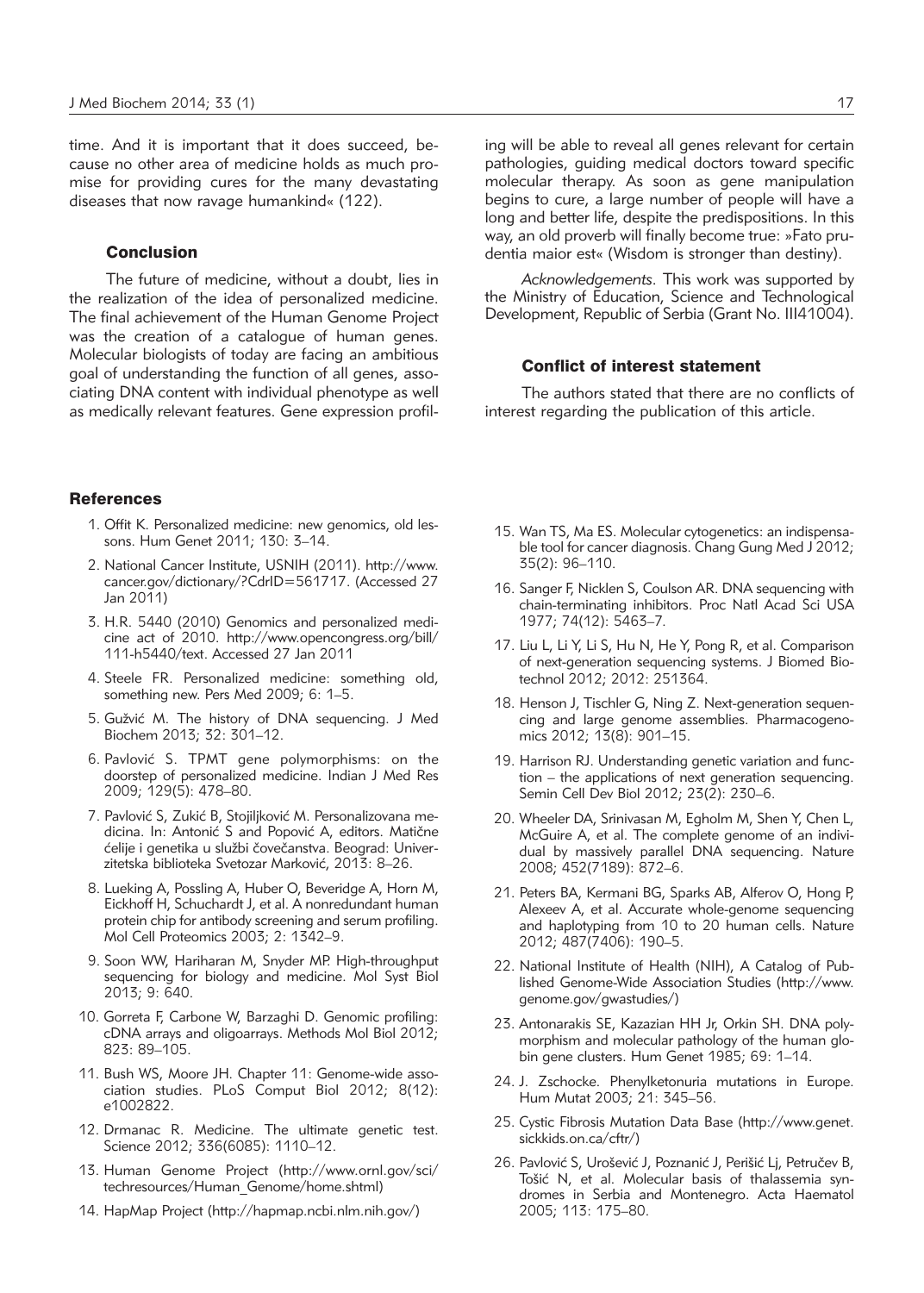- 27. Radmilović M, Zukić B, Stanković B, Karan-Đurašević T, Stojiljković M, Spasovski, et al. Thalassemia Syndromes in Serbia: An update. Hemoglobin 2010; 34(5): 477–85.
- 28. Stojiljković M, Jovanović J, Đorđević M, Grković S, Cvorkov Dražić M, Petručev B, et al. Molecular and phenotypic characteristics of phenylketonuria patients in Serbia and Montenegro. Clin Genet 2006; 70: 151–5.
- 29. Dabović B, Radojković D, Minić P, Savić J, Savić A. Frequency of the delta F508 deletion and G551D, R553X and G542X mutations in Yugoslav CF patients. Hum Genet 1992; 88(6): 699–700.
- 30. Lazić J, Tošić N, Dokmanović L, Krstovski N, Rodić P, Pavlović S, et al. Clinical features of the most common fusion genes in childhood acute lymphoblastic leukemia. Med Oncol 2010; 27(2): 449–53.
- 31. Pui CH, Relling MV, Downing R. Acute lymphoblastic leukemia. N Engl J Med 2004; 350: 1535–48.
- 32. Silverman LB, Gelber RD, Dalton VK, Asselin BL, Barr RD, Clavell LA, et al. Improved outcome for children with acute lymphoblastic leukemia: results of Dana-Faber Consortium Protocol 91–01. Blood 2001; 97: 1211–18.
- 33. Gaynon PS. Childhood ALL and relapse. Br J Haematol 2005; 131: 579–87.
- 34. Carroll WL, Bhojwani D, Min DJ, Moskowitz N, Raetz EA. Childhood Acute Lymphoblastic leukemia in the age of genomics. Pediatr Blood Cancer 2006; 46: 570–8.
- 35. Panzer-Grumayer ER, Schneider M, Pancer S, Fasching K, Gadner H. Rapid molecular response during early induction therapy predicts a good outcome in childhood acute lymphoblastic leukemia. Blood 2000; 95: 790–4.
- 36. Biondi A, Valesecchi MG, Seriu T, D'Aniello E, Willemse MJ, Fasching K. Molecular detection of minimal residual disease is a strong predictive factor of relapse in childhood B-lineage acute lymphoblastic leukemia with medium risk features. A case control study of the International BFM study group. Leukemia 2000; 14: 1939–43.
- 37. Mitelman F, Johansson B, Mertens F. The impact of translocations and gene fusions on cancer causation. Nat Rev Cancer 2007; 7(4): 233–5.
- 38. Szczepanski T, Orfao A, van der Velden VHJ, San Miguel JF, van Dongen JJM. Minimal residual disease in leukemia patients. Lancet Oncol 2001; 2: 409–17.
- 39. Wolf CR, Smith G, Smith RL. Science, medicine, and the future: Pharmacogenetics. BMJ 2000; 320(7240): 987–90.
- 40. Chua EW, Kennedy MA. Current State and Future Prospects of Direct-to-Consumer Pharmacogenetics. Front Pharmacol 2012; 3: 152.
- 41. Tauser RG. Matching the right foundation at personalized medicine in the right genomic era. In: Sanoudou D, editor. Clinical Applications of Pharmacogenetics, InTech, Rijeka, Croatia, 2012: 3–34.
- 42. Pavlović S, Zukić B, Nikčević G. Pharmacogenomics of Thiopurine S-Methyltransferase: Clinical Applicability of

Genetic Variants. In: Sanoudou D, editor. Clinical Applications of Pharmacogenetics, InTech, Rijeka, Croatia, 2012: 75–94.

- 43. D'Andrea G, D'Ambrosio RL, Di Perna P Chetta M, Santacroce R, Brancaccio V, et al. A polymorphism in the VKORC1 gene is associated with an interindividual variability in the dose-anticoagulant effect of warfarin. Blood 2005; 105: 645–9.
- 44. Kovač M, Rakićević L, Kušić-Tišma J, Radojković D. Pharma cogenetic tests could be helpful in predicting of VKA maintenance dose in elderly patients at treatment initiation. J Thromb Thrombolysis 2013; 35(1): 90–4.
- 45. Aithal GP, Day CP, Kesteven PJ, Daly AK. Association of polymorphisms in the cytochrome P450 CYP2C9 with warfarin dose requirement and risk of bleeding complications. Lancet 1999; 353: 717–19.
- 46. Hoskins JM, Goldberg RM, Qu P, Ibrahim JG, McLeod HL. UGT1A1\*28 genotype and irinotecan-induced neutropenia: dose matters. J Natl Cancer Inst 2007; 99: 1290–5.
- 47. Dokmanović L, Urošević J, Janić D, Jovanović N, Petručev B, Tošić N, et al. Analysis of thiopurine Smethyltransferase Polymorhism in the Population of Serbia and Montenegro and Mercaptopurine Therapy Tolerance in Childhood Acute Lymphoblastic Leukemia. Ther Drug Monit 2006; 28: 800-6.
- 48. Dokmanović L, Janić D, Krstovski N, Zukić B, Tošić N, Pavlović S. Importance of genotyping of thiopurine Smethyltransferase in children with acute lymphoblastic leukaemia during maintenance therapy. Srp Arh Celok Lek 2008; 136(11–12): 609–16.
- 49. Mette L, Mitropoulos K, Vozikis A, Patrinos GP. Pharmacogenomics and public health: implementing 'populationalized' medicine. Pharmacogenomics 2012; 13(7): 803–13.
- 50. Pharmacogenetic for Every Nation Initiative Project (http://www.pgeni.org/)
- 51. Pharmacogenetics and Pharmacogenomics Knowledge Base (PharmGKB) (http://www.pharmgkb.org/)
- 52. American Food and Drug Administration (http://www. fda.gov/)
- 53. European Medicines Agency (http://www.ema.europa. eu/ema/)
- 54. Pharmaceutical and Medical Devices Agency (http:// www. pmda.go.jp/english/)
- 55. Lin OS. Colorectal cancer screening in patients at moderately increased risk due to family history. World J Gastrointest Oncol 2012; 4(6): 125–30.
- 56. Jasperson KW, Tuohy TM, Neklason DW, Burt RW. Hereditary and familial colon cancer. Gastroenterology 2010; 138(6): 2044–58.
- 57. Christinat A, Pagani O. Practical aspects of genetic counseling in breast cancer: Lights and shadows. Breast 2013; doi. S0960-9776(13)00087-8. 10.1016/j. breast. 2013.04.006.
- 58. Dobričić J, Krivokuća A, Brotto K, Mališić E, Radulović S, Branković-Magić M. Serbian high-risk families: extensive results on BRCA mutation spectra and frequency. J Hum Genet 2013; doi: 10.1038/jhg.2013.30.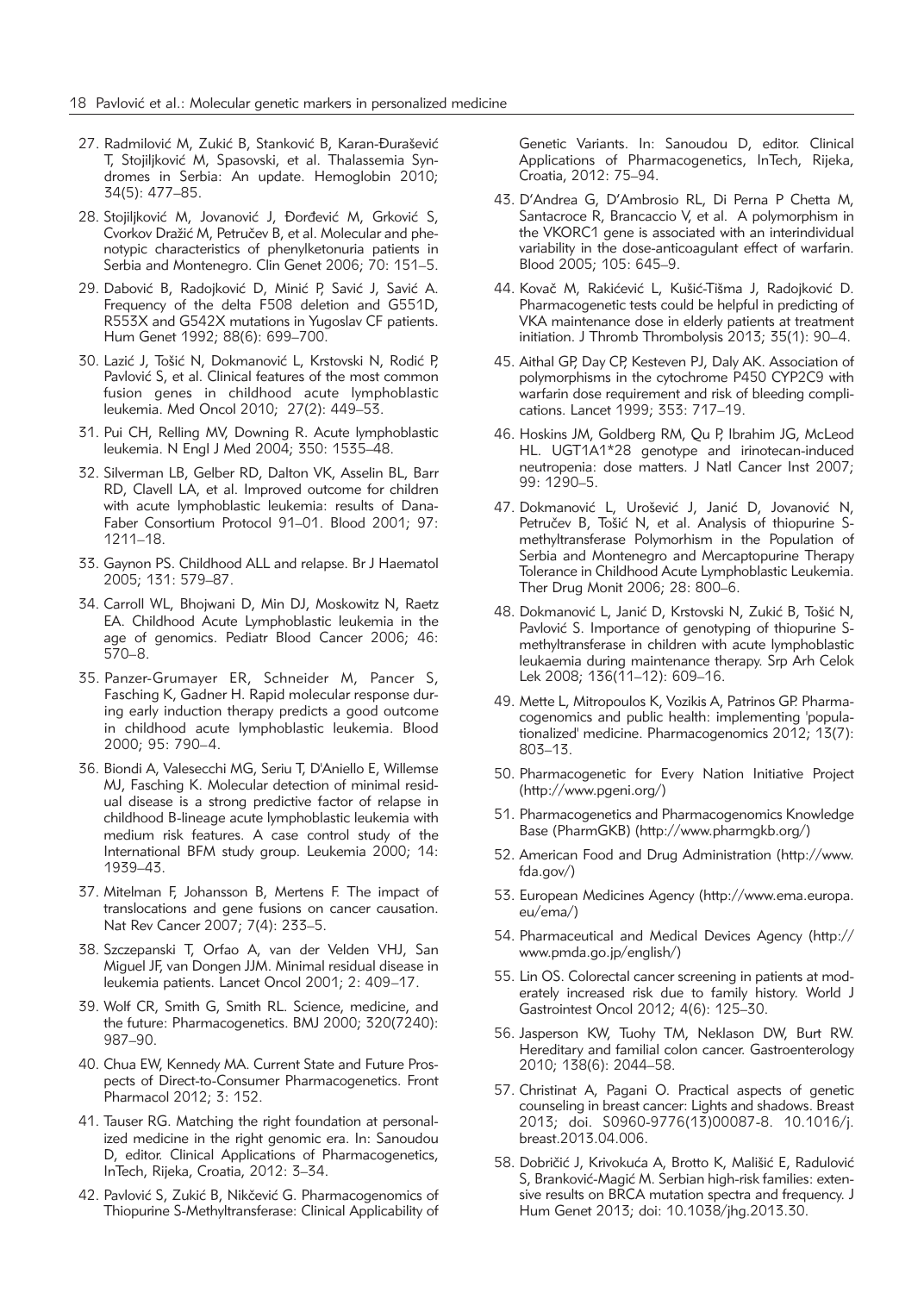- 59. Protić M, Pavlović S, Bojić D, Krstić M, Radojičić Z, Tarabar D, et al. CARD15 gene polymorphism in Serbian patients with Crohn's disease: genotype-phenotype analysis. Eur J Gastroenterol Hepatol 2008; 20(10): 978–84.
- 60. Anderson CA, Massey DC, Barrett JC, Prescott NJ, Tremelling M, Fisher SA, et al. Investigation of Crohn's disease risk loci in ulcerative colitis further defines their molecular relationship. Gastroenterology 2009; 136(2): 523–9.
- 61. O'Donnell CJ, Nabel EG. Genomics of cardiovascular disease. N Engl J Med 2011; 365: 2098–109.
- 62. Baudin B. Polymorphism in angiotensin II receptor genes and hypertension. Exp Physiol 2005; 90(3): 277–82.
- 63. Tabara Y, Kohara K, Miki T. Millennium Genome Project for Hypertension. Hunting for genes for hypertension: the Millennium Genome Project for Hypertension. Hypertens Res 2012; 35(6): 567–73.
- 64. McClure A, Lunt M, Eyre S, Ke X, Thomson W, Hinks A, Bowes J, et al. Investigating the viability of genetic screening/testing for RA susceptibility using combinations of five confirmed risk loci. Rheumatology (Oxford) 2009; 48(11):1369–74. Erratum in: Rheumatology (Oxford) 2011; 50(6): 1178.
- 65. Cummings SA, Rubin DT. The complexity and challenges of genetic counseling and testing for inflammatory bowel disease. J Genet Couns 2006; 15(6): 465–76.
- 66. Vermeire S. Review article: genetic susceptibility and application of genetic testing in clinical management of inflammatory bowel disease. Aliment Pharmacol Ther 2006; 24 Suppl 3: 2–10.
- 67. Đorđević V, Rakičević L, Radojković D. An overview of genetic risk factors in thrombophilia. Srp Arh Celok Lek 2010; 138: Suppl 1: 79–8.
- 68. Castellani C, Cuppens H, Macek M Jr, Cassiman JJ, Kerem E, et al. Consensus on the use and interpretation of cystic fibrosis mutation analysis in clinical practice. J Cyst Fibros 2008; 7(3): 179–96.
- 69. Rodić P, Pavlović S, Kostić T, Suvajdžić Vuković N, Đor $devic$  M, Sumarac Z, et al. Gammopathy and B lymphocyte clonality in patients with Gaucher type I disease. Blood Cells Mol Dis 2013; 50(3): 222–5.
- 70. Topić A, Stanković M, Divac-Rankov A, Petrović-Stanojević N, Mitić-Milikić M, Nagorni-Obradović L, et al. Alpha-1-antitrypsin deficiency in Serbian adults with lung diseases. Genet Test Mol Biomarkers 2012; 16(11): 1282–6.
- 71. Sarić M, Zamurović Lj, Keckarević-Marković M, Keckarević D, Stevanović M, Savić-Pavićević D, et al. Frequency of the hemochromatosis gene mutations in the population of Serbia and Montenegro. Clin Genet 2006; 70(2): 170–2.
- 72. Sniderman King L, Trahms C, Scott CR. Tyrosinemia Type 1. In: Pagon RA, Bird TD, Dolan CR, Stephens K, Adam MP, editors. SourceGeneReviews™ [Internet]. Seattle (WA): University of Washington, Seattle; 1993–2006 Jul 24 [updated 2011 Aug 25].
- 73. Clarke LA, Heppner J. Mucopolysaccharidosis Type I. In: Pagon RA, Bird TD, Dolan CR, Stephens K, Adam MP, editors. GeneReviewsTM [Internet]. Seattle (WA): University of Washington, Seattle; 1993-2002 Oct 31 [updated 2011 Jul 21].
- 74. Lavant EH, Agardh DJ, Nilsson A, Carlson JA. A new PCR-SSP method for HLA DR-DQ risk assessment for celiac disease. Clin Chim Acta 2011; 412(9-10): 782–4.
- 75. Usai-Satta P, Scarpa M, Oppia F, Cabras F. Lactose malabsorption and intolerance: What should be the best clinical management? World J Gastrointest Pharmacol Ther 2012; 3(3): 29–33.
- 76. Cornelis MC, El-Sohemy A, Campos H. Genetic polymorphism of CYP1A2 increases the risk of myocardial infarction. J Med Genet 2004; 41(10): 758–62.
- 77. Cornelis MC, El-Sohemy A, Kabagambe EK, Campos H. Coffee, CYP1A2 genotype, and risk of myocardial infarction. JAMA 2006; 295(10): 1135–41.
- 78. Kilpeläinen TO, Qi L, Brage S, Sharp SJ, Sonestedt E, Demerath E, et al. Physical activity attenuates the influence of FTO variants on obesity risk: a meta-analysis of 218,166 adults and 19,268 children. PLoS Med 2011; 8(11): e1001116.
- 79. Levy E, Ménard D, Delvin E, Stan S, Mitchell G, Lambert M, et al. The polymorphism at codon 54 of the FABP2 gene increases fat absorption in human intestinal explants. J Biol Chem 2001; 276(43): 39679–84.
- 80. Ukkola O, Tremblay A, Bouchard C. Beta-2 adrenergic receptor variants are associated with subcutaneous fat accumulation in response to long-term overfeeding. Int J Obes Relat Metab Disord 2001; 25(11): 1604–8.
- 81. Memisoglu A, Hu FB, Hankinson SE, Manson JE, De Vivo I, Willett WC, et al. Interaction between a peroxisome proliferator-activated receptor gamma gene polymorphism and dietary fat intake in relation to body mass. Hum Mol Genet 2003; 12(22): 2923–9.
- 82. Marti A, Corbalán MS, Martínez-Gonzalez MA, Martinez JA. TRP64ARG polymorphism of the beta 3 adrenergic receptor gene and obesity risk: effect modification by a sedentary lifestyle. Diabetes Obes Metab 2002; 4(6): 428–30.
- 83. Goldman JM, Melo JV. Chronic myeloid leukemiaadvances in biology and new approaches to treatment. N Engl J Med 2003; 349(15): 1451–64.
- 84. Fausel C. Targeted chronic myeloid leukemia therapy: Seeking a cure. Am J Health Syst Pharm 2007; 64: 9–15.
- 85. Stegmeier F, Warmuth M, Sellers WR, Dorsch M. Tar geted Cancer Therapies in the Twenty-First Century: Lessons From Imatinib. Clin Pharmacol Ther 2010; 87(5): 543–52.
- 86. Talpaz M, Shah NP, Kantarjian H, Donato N, Nicoll J, Paquette R, et al. Dasatinib in imatinib-resistant Philadelphia chromosome-positive leukemias. N Engl J Med 2006; 354(24): 2531–41.
- 87. Koldehoff M, Kordelas L, Beelen DW, Elmaagacli AH. Small interfering RNA against BCR-ABL transcripts sen-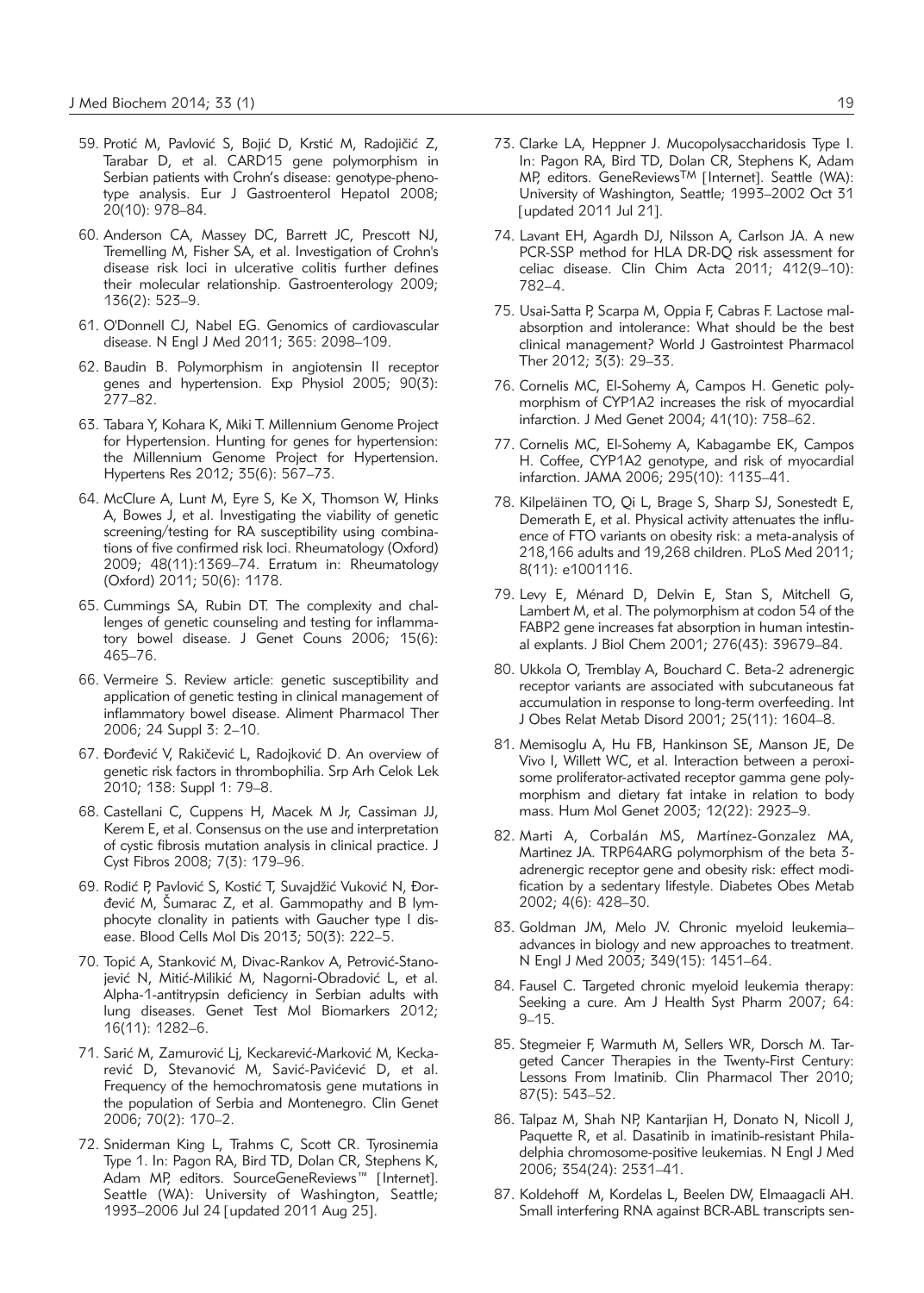sitize mutated T315I cells to nilotinib. Haematol 2010; 95(3): 388–97.

- 88. Pavlović S, Tošić N. Molecular genetics of acute myeloid leukemia. Global J Biochem 2012; 3(8): 1–16.
- 89. Grignani F, De Matteis S, Nervi C, Tomassoni L, Gelmetti V, Cioce M, et al. Fusion proteins of the retinoic acid receptor-alpha recruit histone deacetylase in promyelocytic leukaemia. Nature 1998; 391: 815–18.
- 90. Tallman MS, Andersen JW, Schiffer CA, Appelbaum FR, Feusner JH, Ogden A, et al. All-trans retinoic acid in acute promyelocytic leukemia. N Engl J Med 1997; 337: 1021–8.
- 91. Fenaux P, Chastang C, Chevret S, Sanz M, Dombret H, Archimbaud E, et al. A randomized comparison of alltrans retinoic acid (ATRA) followed by chemotherapy and ATRA plus chemotherapy and the role of maintenance therapy in newly diagnosed acute promyelocytic leukemia. Blood 1999; 94: 1192–200.
- 92. Tallman MS, Andersen JW, Schiffer CA, Appelbaum FR, Feusner JH, Woods WG, et al. All-trans retinoic acid in acute promyelocytic leukemia: long-term outcome and prognostic factor analysis from the North American Intergroup Protocol. Blood 2002; 100: 4298-302.
- 93. Soignet SL, Frankel SR, Douer D, Tallman MS, Kantarjian H, Calleja E, et al. United States multicenter study of arsenic trioxide in relapsed acute promyelocytic leukemia. J Clin Oncol 2001; 19: 3852-60.
- 94. Estey E, Garcia-Manero G, Ferrajoli A, Faderl S, Verstovsek S, Jones D, et al. Use of all-trans retinoic acid plus arsenic trioxide as an alternative to chemotherapy in untreated acute promyelocytic leukemia. Blood 2006; 107: 3469–73.
- 95. Chen GQ, Shi XG, Tang W, Xiong SM, Zhu J, Cai X, et al. Use of arsenic trioxide (As2O3) in the treatment of acute promyelocytic leukemia (APL): As2O3 exerts dose dependent dual effects on APL cells. Blood 1997; 89: 3345–53.
- 96. Chim CS, Wong AS, Kwong YL. Infrequent hypermethylation of CEBPA promotor in acute myeloid leukaemia. Br J Haematol 2002; 119: 988–90.
- 97. Figueroa ME, Reimers M, Thompson RF, Ye K, Li Y, Selzer RR, et al. An integrative genomic and epigenomic approach for the study of transcriptional regulation. PloS ONE 2008; 3: e1882.
- 98. Egger G, Liang G, Aparicio A, Jones PA. Epigenetics in human disease and prospects for epigenetic therapy. Nature 2004; 429: 457–63.
- 99. Daskalakis M, Nguyen TT, Nguyen C, Guldberg P, Köhler G, Wijermans P, et al. Demethylation of a hypermethylated P15/INK4B gene in patients with myelodysplastic syndrome by 5-Aza-2-deoxycytidine (decitabine) treatment. Blood 2002; 100: 2957–64.
- 100. Issa JP, Garcia-Manero G, Giles FJ, Mannari R, Thomas D, Faderl S, et al. Phase 1 study of low-dose prolonged exposure schedules of the hypomethylating agent 5 aza-2-deoxycytidine (decitabine) in hematopoietic malignancies. Blood 2004; 103: 1635–40.
- 101. Garcia-Manero G. Demethylating agents in myeloid malignancies. Curr Opin Oncol 2008; 20: 705–10.
- 102. Bolden JE, Peart MJ, Johnstone RW. Anticancer activities of histone deacetylase inhibitors. Nat Rev Drug Discov 2006; 5: 769–84.
- 103. Downward J. Targeting RAS signaling pathways in cancer therapy. Nat Rev Cancer 2003; 3(1): 11–22.
- 104. Miyashita T, Reed JC. Bcl2 oncoprotein blocks chemotherapy-induced apoptosis in human leukemia cell line. Blood 1993; 81: 151–7.
- 105. Marcucci G, Byrd JC, Dai G, Klisović MI, Kourlas PJ, Young DC, et al. Phase 1 and pharmacokinetic studies of G3139, a Bcl-2 antisense oligonucleotide, in combination with chemotherapy in refractory or relapsed acute leukemia. Blood 2003; 101: 425–32.
- 106. Marcucci G, Stock W, Dai G, Klisovic RB, Liu S, Klisovic MI, et al. Phase II study of oblimersend sodium an antisense to Bcl2 in untreated older patients with AML. J Clin Oncol 2005; 23: 3404–11.
- 107. MacConaill LE, Garraway LA. Clinical Implications of the Cancer Genome. J Clin Oncol 2010; 28: 5219–28.
- 108. Anderson WF. Prospects for human gene therapy. Science 1984; 226: 401–9.
- 109. Friedmann T. Progress toward human gene therapy. Science 1989; 244: 1275–81.
- 110. Yamamoto M, Curiel DT. Cancer gene therapy. Technol Cancer Res Treat 2005; 4(4): 315–30.
- 111. Goff S, Berg P. Construction of hybrid viruses containing SV40 and lambda; phage DNA segments and their propagation in cultured monkey cells. Cell 1976; 9(4): 695–705.
- 112. Eglitis MA, Anderson WF. Retroviral vectors for introduction of genes into mammalian cells. Biotechniques 1988; 6(7): 608–14.
- 113. Anderson WF. Human gene therapy. Science 1992; 256(5058): 808–13.
- 114. Cavazzana-Calvo M, Lagresle C, Hacein-Bey-Abina S, Fischer A. Gene therapy for severe combined immunodeficiency. Annu Rev Med 2005; 56: 585–602.
- 115. Babić N. Clinical pharmacogenomics and concept of personalizad medicine. J Med Biochem 2012; 31: 281–6.
- 116. Johnston J, Baylis F. What ever happened to gene therapy? A review of recent events. Clin Res 2004; 4: 11–15.
- 117. Hacein-Bey-Abina S, Von Kalle C, Schmidt M, McCormack MP, Wulffraat N, Leboulch P, et al. LMO2- Associated Clonal T Cell Proliferation in Two Patients after Gene Therapy for SCID-X1. Science 2003; 302 (5644): 415–19.
- 118. Lehrman S. Virus treatment questioned after gene therapy death. Nature 1999; 401: 517–18.
- 119. Kastelein JJP, Colin JD, Ross CJD, Hayden M. From Mutation Identification to Therapy: Discovery and Origins of the First Approved Gene Therapy in the Western World. Hum Gene Ther 2013; 24: 472–8.